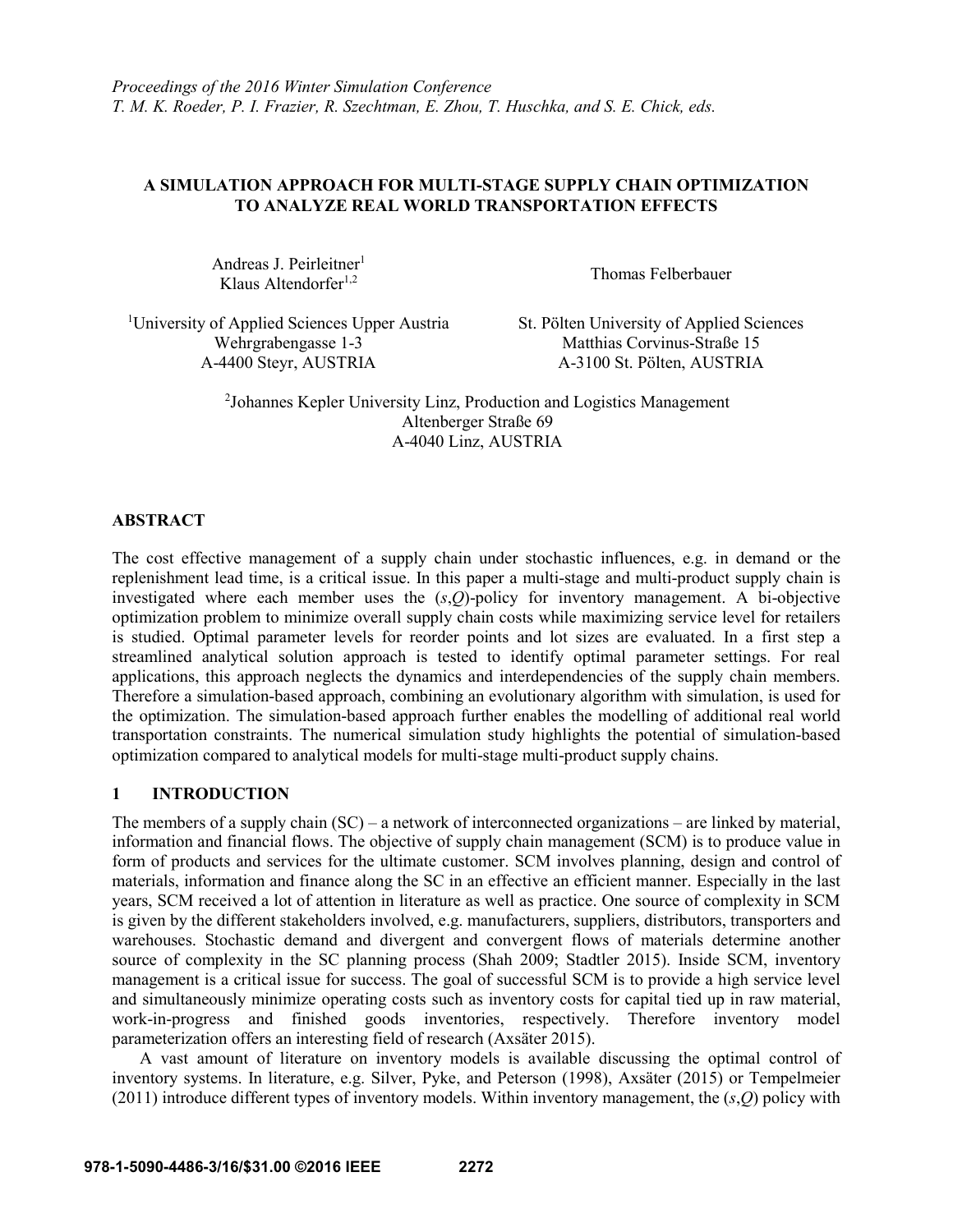continuous review is a common method discussed in literature and according to Axsäter (2015), singleechelon techniques are used in practice to handle different stocks in a SC. Its replenishment logic orders a lot size *Q* whenever the inventory position drops below the reorder point *s*. The inventory position consists of stock on hand plus outstanding orders minus backorders. For parameter optimization the objective function is to minimize the costs for inventory, ordering and backorders. Generally, instead of backorders, also a certain service level constraint can be used. Some recent papers that use the (*s*,*Q*) policy are Tamjidzad and Mirmohammadi (2015), Kouki, Jemaï, and Minner (2015) or Pérez and Geunes (2014). For simple situations, optimal parameters for reorder point *s* and lot size *Q* can be determined analytically or heuristically with an iterative approach in order to reach a cost optimum. However, different assumptions are made in the different models, e.g. only single product, single stage or a specific demand distribution. In real world, SCs are multi-stage, multi-product and are facing a lot of stochastic influences. Therefore the determination of optimal parameters for reorder point *s* and lot size *Q* for these systems is complex and several assumptions have to be made in order to make the optimization models analytically tractable. Whenever analytical optimization fails, simulation can be used to model such complex inventory systems (Köchel and Nieländer 2005). Simulation-based optimization approaches combine metaheuristic search procedures with simulation (Gosavi 2003) which lead to a powerful optimization approach if the complexity of the investigated systems are too high (see also Beham et al. (2012) and Felberbauer, Schnirzer, and Altendorfer (2015) for recent applications). Cattani, Jacobs, and Schoenfelder (2011) investigate assumptions that are made in standard SC literature and conclude that analytical model results can lead to inefficient solutions if they are applied for determining optimal policies for a real world setting. The authors show that the single-echelon approximation is inappropriate for setting reorder points. For their investigated SC they show that a dual-role warehouse (central warehouse delivers to retailers as well as to end customers) and a centralized control mechanism can reduce inventory costs with respect to a service level constraint. Also the results of Altendorfer, Felberbauer, and Jodlbauer (2016), which discuss hierarchical SC planning effects, indicate that deterministic analytical solution models can lead to significant cost penalties and propose simulation to incorporate complex planning interdependencies. Köchel and Nieländer (2005) used simulation-based optimization for a multi-echelon (*s*,*Q*) inventory policy. A decentralized and a centralized control mechanism are compared with different backlogging limits and cost structures. Applying a genetic algorithm, a sequential multi-stage SC with a single product and Poisson demand was optimized. Farahani and Elahipanah (2008) use a multi-objective genetic algorithm to optimize the total cost and the service level of a three-echelon SC. The genetic algorithm is applied to solve a mixed-integer linear programming model for a real size problem with delivery lead time and capacity constraints for a multiperiod, multi-product and multi-channel network. In Beham et al. (2012) the application of the solution heuristics package HeuristicLab for planning parameter optimization is introduced and the results of Felberbauer, Schnirzer, and Altendorfer (2015) for simulation-based planning parameter optimization indicate a good applicability of this tool. Therefore, this solution package is also applied in the current study for SC optimization.

In this article an analytical approach is compared to a simulation-based optimization approach. For the analytical case a single-echelon (*s*,*Q*) policy is applied to all partners within the SC in order to determine appropriate levels for reorder point *s* and lot size *Q*. The optimal solution and parameters derived from the analytical approach are then re-evaluated in the simulation model. This first study leads to insights into how a practitioner's solution of using analytical models and ignoring interdependencies in the SC performs in a complex setting. With the use of an evolutionary algorithm the parameters for reorder point *s* and lot size *Q* are optimized and the performance increase of incorporating the dynamics and dependencies between the SC members is evaluated. Note that the simulation-based optimization does not guarantee to find the global optimum solution for the studied SC structure. Nevertheless, the simulation-based optimization technique shows a significant potential to improve the performance in comparison to the iterative analytical approach. Also a detailed analysis of the different optimal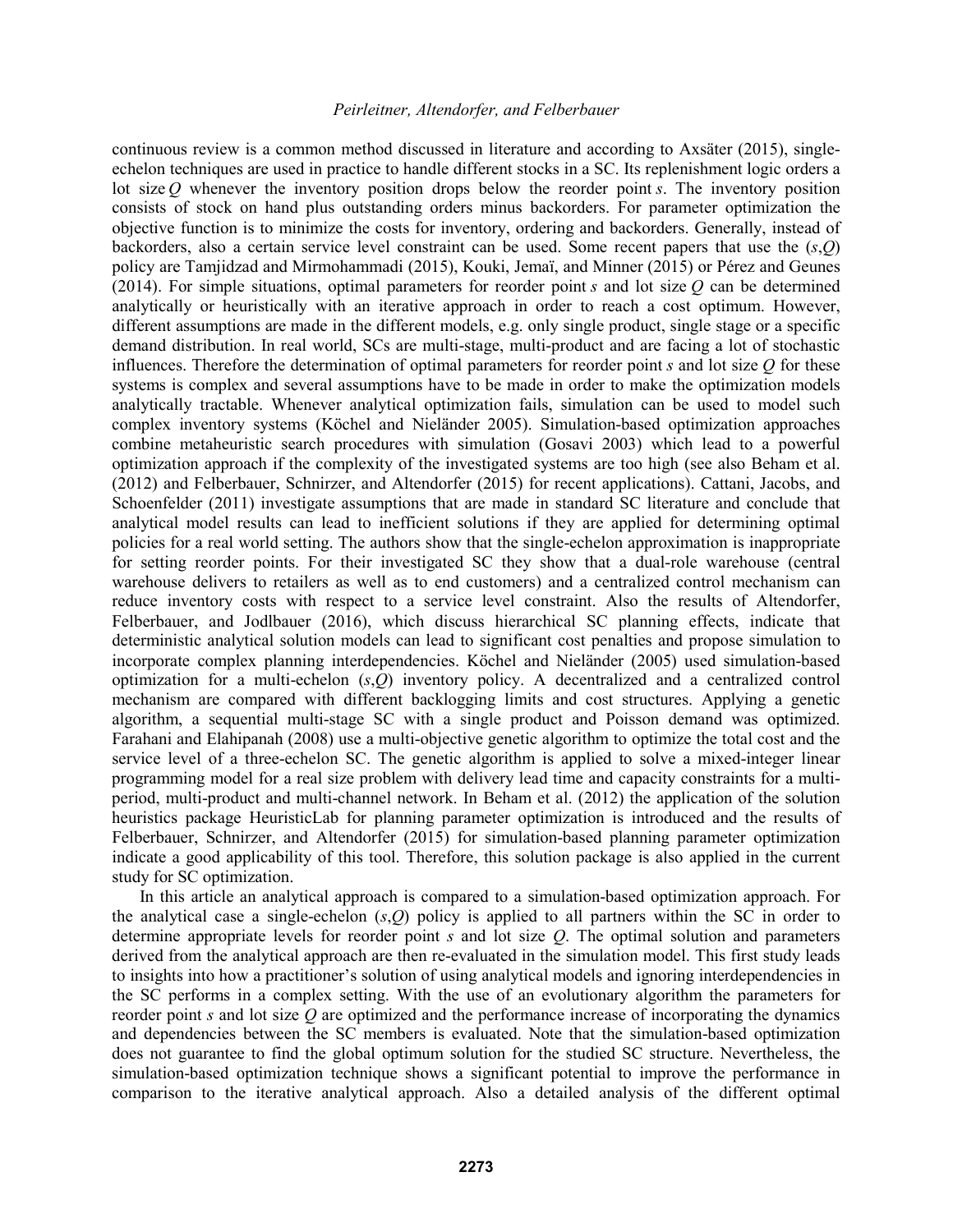parameters is presented. Furthermore, in a more realistic scenario the influence of the real world effect of having a truck load limit, i.e. the trucks are limited in size, is studied. Finally, in another scenario the truck load limit restriction is extended by modelling a mixed load opportunity where different products can be transported on the same truck. The focus of the paper is twofold. First, from a methodological aspect, the solution and parameter differences of the analytical and the simulation-based optimization approach are discussed. Second, concerning real world assumptions, the cost influence of these assumptions is investigated.

## **2 MODEL DESCRIPTION**

The multi-stage and multi-product SC, as illustrated in Figure 1, is modeled in AnyLogic simulation software and consists of a Manufacturer M, a Distribution Center DC and several Retailers Ri. The objective is to minimize overall costs C while maximizing service level  $\eta$  for Retailers. Overall costs C consist of inventory costs  $c_h$  and also for SC optimization order/setup costs  $c_s$ . Note that no backorder costs are incorporated within the cost function as service level  $\eta$  is maximized in the bi-objective optimization problem. Whereas overall costs *C* are summarized over all SC members, the service level *η* is only evaluated for Retailers that deliver their goods to customers, i.e. product availability to the customer.



Figure 1: Multi-stage supply chain.

Each member within the SC uses the (*s*,*Q*) policy per product for the inventory management. The parameters that are critical for the SC performance are reorder point *s* and lot size *Q*. Reorder point *s* specifies the decision in time, i.e. when to order, and lot size *Q* the decision on the amount of an order. Higher reorder point *s* reduces the probability of a stock out situation and therefore increases service level *η*, but also increases inventory costs. Higher lot size *Q* reduces the order costs because fewer orders are necessary, but simultaneously increase inventory costs.

Retailers  $R_i$  (index i specifies the Retailer) are offering *P* different products and customers order a specific product *p* for immediate delivery, i.e. customer required lead time is zero. If the product can't be delivered, the order is backlogged. Note that for simplification reasons all products have the same demand distribution and therefore index *p* is omitted in the remainder. Once the inventory position drops below the reorder point  $s^{R_i}$ , the Retailer orders lot size  $Q^{R_i}$  from the DC. If the order can be fulfilled, the products are packed and transported to the particular Retailer  $R_i$ . The order of lot size  $Q^{R_i}$  for the specific product is packed with random packing time  $t_p^{DC}$  at the DC and transported with random transportation time  $t_i^{R_i}$  to the Retailer R<sub>i</sub>. The replenishment lead time  $L^{R_i}$ , therefore, consists of random packing time as well as random transportation time. Note that the distances between Retailers  $R_i$  and the DC differ which leads to different expectation values for the transportation times. The static order costs for Retailers R<sub>i</sub> and the DC, i.e.  $c_s^R$  and  $c_s^{DC}$  respectively, consist of transportation and packing costs. The replenishment lead time at the DC,  $L^{DC}$ , also consists of a random packing time at the Manufacturer  $t_p^M$  and a random transportation time to the DC  $t_l^{DC}$ . For Manufacturer M, setup/cleaning costs  $c_s^M$  are modeled whenever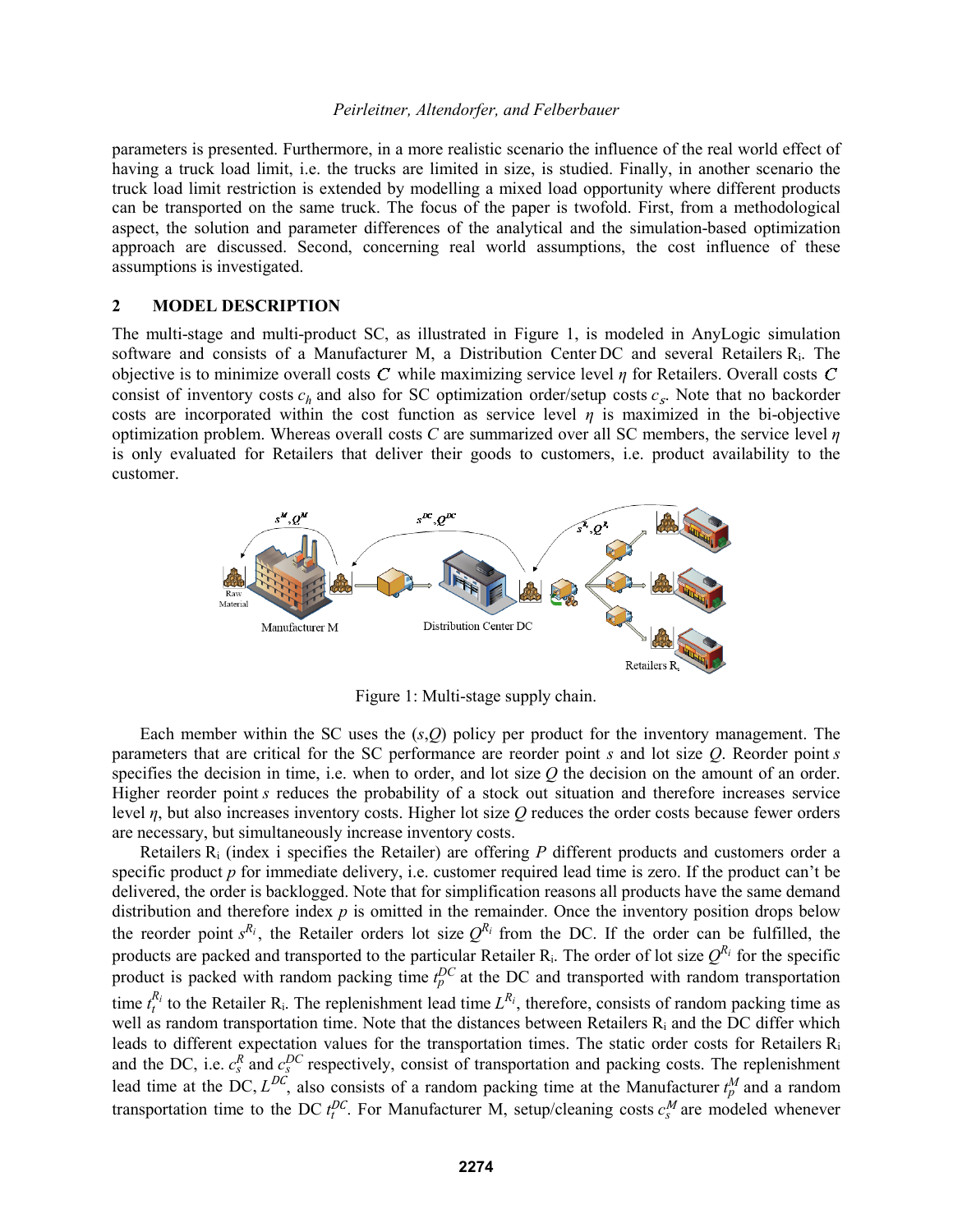two orders of lot size *Q* are produced in sequence. The streamlined production system of the Manufacturer M holds one machine, where all the different products can be manufactured and it is assumed that the required raw materials are always available. The replenishment lead time at the Manufacturer  $L^M$  consists of processing and waiting time of the single-stage manufacturing system. In the basic scenario unlimited truck load is assumed.

In a second scenario for the transportation from the DC to the Retailers Ri, a specific truck load limit *TL* is modeled and the effect of this real world constraint is studied. This scenario considers that trucks which deliver to the Retailers  $R_i$  (usually smaller trucks are used there) are limited in their size. When lot size *Q* is larger than the maximum truck load *TL*, lot size *Q* is split into  $[Q/TL]$  trucks.

Finally, in the third scenario a mixed load is modelled. This scenario implements the real world practice that different products are transported simultaneously in the same truck to a Retailer. In detail, mixed load is modeled as follows: if the lot size of the Retailer  $Q^{R_i}$  does not fill the whole truck, the trucks wait at the DC up to a specific truck waiting time  $t_w$  to be filled with further orders. This truck waiting time  $t_w$  of the truck is also an optimization parameter in this scenario.

All SC partners are modeled as agents in AnyLogic simulation software version 7.2. For each partner and each product *p,* a (*s,Q*) ordering policy is implemented. Random customer demand is addressed for each Retailer R<sub>i</sub>. Each order within the SC holds information on the requesting SC partner, and the required quantity of the respective product *p*. The agent of Manufacturer M mimics the functionality of a machine and holds the logic of packing and delivery to the DC. Also for the DC packing and delivery to Retailer Ri are modeled. Additionally, the DC features the logic of a truck waiting time, which is used within the mixed load scenario.

#### **3 SOLUTION METHODS AND MODEL**

For the optimization of the bi-objective problem, i.e. minimize overall costs *C* and maximize service level *η*, by changing reorder point *s* and lot size *Q*, the different optimization methods are introduced.

#### **3.1 Analytical Optimization**

Even though there are different multi-stage inventory models available in the literature which also partly cover the restrictions discussed in basic scenario of this paper, their implementation is rather difficult. Therefore, only simple models are applied in practice. Furthermore, some extensions are investigated in this paper, i.e. truck load limit and mixed load, which make the model analytically intractable. The first solution approach uses a single-stage inventory model, still being able to handle stochastic demand and stochastic replenishment processes for each SC member separately. The optimal parameters are calculated for each SC member independently. This seems to be appropriate as this model is simple enough to be practically applicable but still leads to good results in the dynamic and complex situation. As in this paper a continuous review reorder point replenishment policy is discussed with respect to a service level constraint  $\tilde{\eta}$ , the following model according to Axsäter (2015) can be formulated.

The cumulative distribution function of the inventory is defined as (whereby  $f_{DL}(\cdot)$  is the probability density function of the demand within the replenishment lead time), and can be restated for normally distribute demand as:

$$
F_Y(\theta) = \frac{1}{Q} \int_{s}^{s+Q} \int_{\tau-\theta}^{\infty} f_{DL}(\psi) d\psi d\tau = \frac{1}{Q} \int_{s}^{s+Q} 1 - F_{DL}(\tau-\theta) d\tau = \frac{1}{Q} \int_{s}^{s+Q} 1 - F_{N(0,1)} \left( \frac{\tau-\theta-E[DL]}{\sqrt{Var[DL]}} \right) d\tau \tag{1}
$$

As the service level *η* can be identified as probability that stock on hand is non zero, the following relationship holds:

$$
1 - \eta = F_Y(0) = \frac{1}{Q} \int_{s}^{s+Q} 1 - F_{DL}(\tau) d\tau
$$
 (2)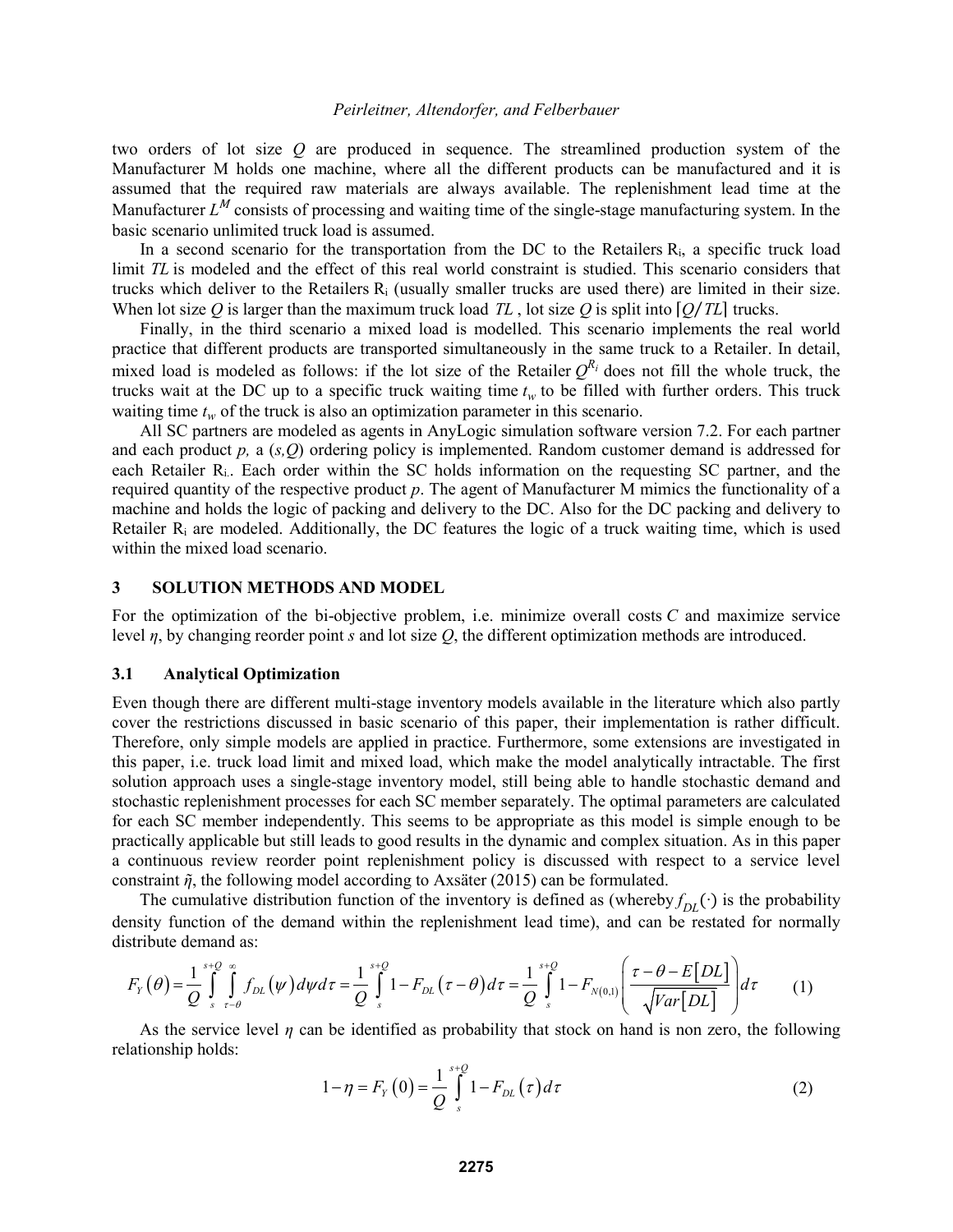Which provides an implicit statement for the reorder point *s* that can numerically be solved. Note that Wolfram Mathematica is applied to numerically solve this equation.

$$
s: \tilde{\eta} = 1 - \frac{1}{Q} \int_{s}^{s+Q} 1 - F_{DL}(\tau) d\tau
$$
 (3)

As no backorder and lost sales costs occur, the optimal lot size *Q* according to Axsäter (2015) is the economic order quantity (EOQ) with:

$$
Q = \sqrt{2E[D]c_s/c_h} \tag{4}
$$

As in this simulation study different distributions for transportation, packaging and production lead time are applied, the demand within the replenishment lead time *DL* is approximated to be normally distributed which is in line with the central limit theorem. To further simplify this approximation, the replenishment lead times are assumed to be deterministic and are linked to the stochastic demand which leads to  $E[DL] = E[D]L$  and  $Var[DL] = Var[D]L$ . This setting covers the assumptions often made in practice because they are simple and easy to implement. For a set of service level constraints  $\tilde{\eta}$  the optimal parameters for  $\{s^{R_i}, s^{DC}, s^M\}$  and  $\{Q^{R_i}, Q^{DC}, Q^M\}$  are optimized. Note that these parameters are equal for all products because of the identical demand distribution assumption introduced above. The total costs for inventory and setup for all partners in the SC for a single product can be estimated with the following formula:

$$
C(\cdot) = c_h^M \left( \frac{Q^M}{2} + s^M + E[DL_{DC}] \right) + c_s^M \frac{E[D]}{Q^M} + \sum_i c_h^{DC} \left( \frac{Q^{DC}}{2} + s^{DC} - E[DL_{DC}] + E[DL_{R_i}] \right)
$$
  
+ 
$$
c_s^{DC} \frac{E[D]}{Q^{DC}} + \sum_i \left( c_h^R \left( \frac{Q^{R_i}}{2} + s^{R_i} - E[DL_{R_i}] \right) + c_s^R \frac{E[D]}{Q^{R_i}} \right)
$$
(5)

Note that in this cost formulation the inventory costs of the Manufacturer apply until the delivery at the DC and the holding costs of the DC apply until the delivery at the Retailer.

The results of the analytical optimization model described above are re-evaluated in the dynamic and stochastic simulation model. In a first step, this allows to compare the solution values of the analytical model and its restrictive assumptions with the realized results of the simulation model.

## **3.2 Simulation-Based Optimization**

For simulation-based optimization the simulation model is connected to the open-source heuristic optimization framework HeursticLab. HeursticLab is a framework for metaheuristics, such as evolutionary algorithms, and enables to couple them with a simulation software by use of an external evaluation problem (Affenzeller et al. 2015). As the problem is bi-objective, a Nondominated Sorting Genetic Algorithm II (NSGA-II) is used. The chosen algorithm creates a set of solutions (parameter sets) and send them to the simulation model. After evaluation in the simulation model the solution qualities, i.e. overall costs *C* and service level *η* are returned to HeuristicLab. In a preliminary study, the following parameterization of the NSGA-II was identified: population size is 100, selected parents are 400, crossover probability is 90%, and a mutation probability is 5%. For the crossover operator MultiRealVectorCrossover is used which randomly selects different crossover methods applicable for solutions encoded as real vectors. Additionally, a MultiRealVectorManipulator is used for the mutation of the solution parameter vectors.

## **4 NUMERICAL STUDY**

The SC studied consists of 1 Manufacturer M, 1 Distribution Center DC and *6* Retailers R*.* Each Retailer  $R_i$  offers  $P = 10$  different products with order rate 10 pcs/day and exponential interarrival times. Note that for the service level calculation, customer orders that cannot be fulfilled at the end of the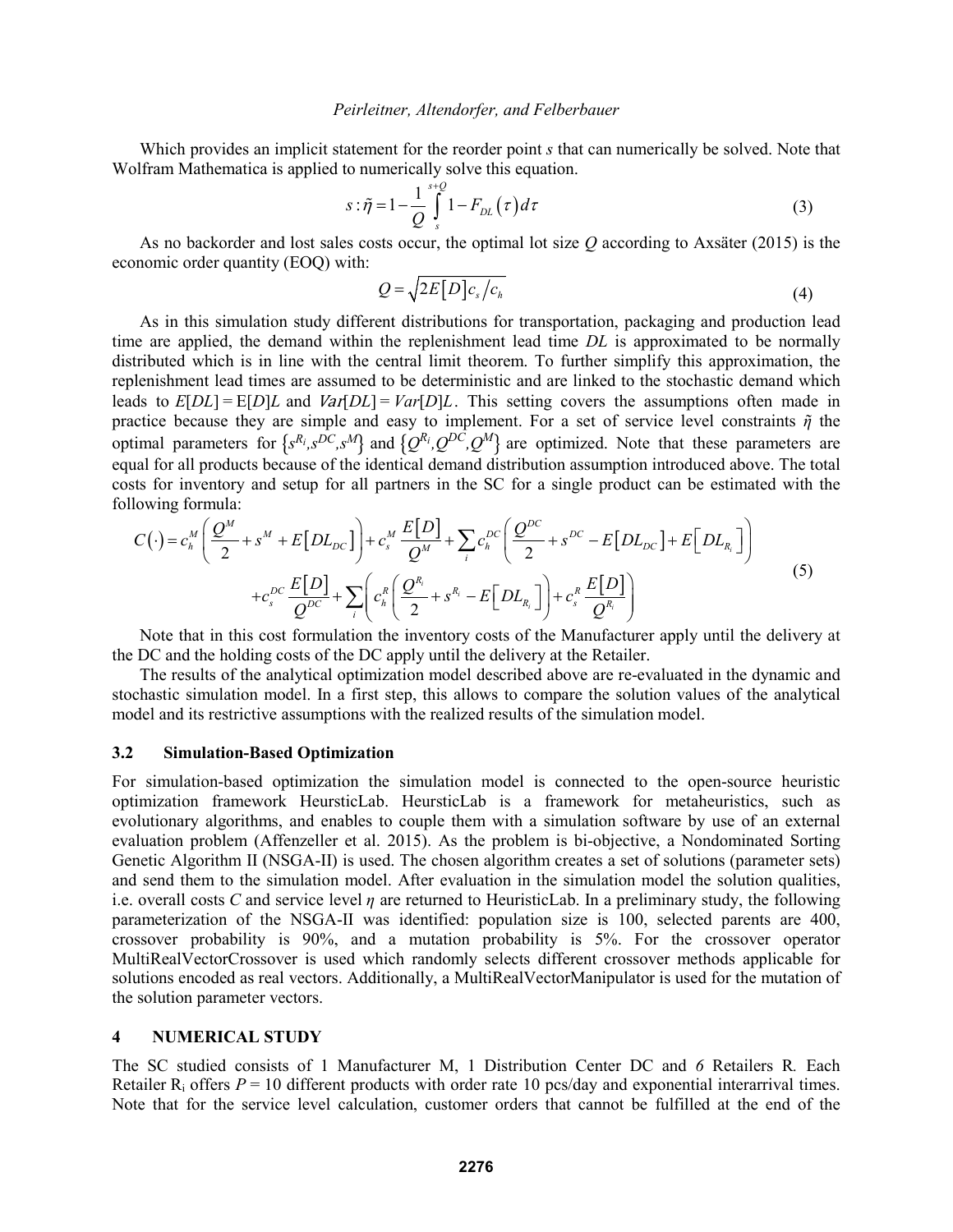simulation time reduce the service level *η*. The inventory costs are  $c_h^M = 0.25$  currency units (CU)/day,  $c_h^{DC} = 0.5$  CU/day, and  $c_h^R = 1$  CU/day (equal for all Retailers). Packing costs at the DC are 100 CU and transportation costs to Retailers are 500 CU resulting in setup costs  $c_s^R$  of 600 CU. Note that in the second extension the transportation costs occur only once if more than one product is loaded on the same truck. Setup costs for the DC  $c_s^{DC}$  are 400 CU for packing and transport. The packing time at the DC  $t_p^{DC}$  and for the Manufacturer  $t_p^M$  are triangular distributed with minimum 1/24 days, maximum 5/24 days and mode 3/24 days. The random transportation times  $t_t = \alpha + T$  are the sum of a fix  $\{\alpha^{DC}, \alpha^{R_i}\}$  value, i.e. the minimum time it takes without any disturbances, and an exponential distributed random part  $\{T^{DC}, T^{R_i}\}$ implementing the possible disturbances in the transportation process. For the transportation time  $t_l^{DC}$  from Manufacturer to the DC  $\alpha^{DC} = 4$  days and  $E[T^{DC}] = 1$  day. The 6 Retailers are clustered according to their distance to the DC, i.e. different distances are assumed. Cluster  $i=1$  includes 3 Retailers (the nearest ones) with transportation time  $t_t^{R_i}$  from the DC to Retailer R<sub>i</sub> having  $\alpha^{R_1} = 0.5$  and  $E[T^{R_1}] = 0.125$  days. Cluster *i*=2 includes 2 Retailers (medium distance) with  $\alpha^{R_2} = 1$  and  $E[T^{R_2}] = 0.25$  days and cluster 3 is just one Retailer which has the longest distance with  $\alpha^{R_3} = 4$  and  $E[T^{\tilde{R}_3}] = 1$  day. Note that the index *i* here is linked to the Retailer cluster not to the specific Retailer. The setup costs for the Manufacturer  $c_s^M$ are 500 CU. The setup times per lot at the machine are 1.47 hours and processing time per piece is 0.036 hours leading to an utilization of 97.5% with an optimal lot size *Q* calculated according to Equation (4). For the simulation studies a simulation time of 1250 days is used, whereby 250 days are used as warm up time. Each parameter set is evaluated within the simulation model using 20 replications.

For extension 1, the truck load limits investigated are  $TL \in \{75,100,125,150,200\}$  and for extension 2, additionally the truck waiting time  $t_w$  is optimized in a range of 0 to 3 days which has been identified as interesting parameter values in preliminary studies. Note that the truck costs are comprised in the transportation costs, and they do not incur extra costs if they are waiting.

#### **4.1 Evaluation Of Analytically Determined** *s* **and** *Q*

In the analytical optimization a set of service level constraints  $\tilde{\eta}$  is evaluated within the interval [0.8,0.998] in order to get optimal parameters for reorder point  $s$  and lot size  $Q$  for all different SC partners applying Equation (3) and (4). A broad range of service level constraints *ῆ* are evaluated in order to address different logistics sector targets.

The replenishment lead time at the Manufacturer  $L^M$  is estimated by the mean production lead time for  $O^M$  calculated according to Equation (4). Figure 2 compares the estimated costs C from the analytical optimization model with the realized costs *C* when simulating the optimized parameters.

Figure 2a shows the overall costs *C* of the analytical model that are estimated using Equation (5). The overall costs *C* realized when evaluating the optimal analytical parameters for reorder point *s* and lot size *Q* in the simulation model are as well presented there. Figure 2a as well as 2b show that the observed service level  $\eta$  in the simulation model is lower than the service level that is estimated in the analytical model. The highest service level *η* that is reached with the analytically optimized parameters and simulating them is approximately 0.95 and the lowest is 0.72. This deviation is linked to some of the simplifying assumptions needed to keep the analytical model practically tractable which is in line with the findings of Cattani, Jacobs, and Schoenfelder (2011). Due to the fact that the realized service level *η*, which is only evaluated for Retailers, is lower than estimated, there are more out of stock situations than planned. This finding provides the motivation to use simulation optimization to identify good parameter combinations to also fulfill high service levels *η*. Figure 2c shows the optimal parameters for reorder point with respect to the different Retailer clusters  $s^{R_i}$  and in Figure 2d with respect to the DC  $s^{DC}$  and the Manufacturer  $s^M$ . The results show a non-linear increase in the optimal reorder point  $s$  with respect to the service level constraint *ῆ* which directly follows from the analytical calculation and can in the further experiments be compared to the simulation-based optimization results. Note that based on Equation (4) it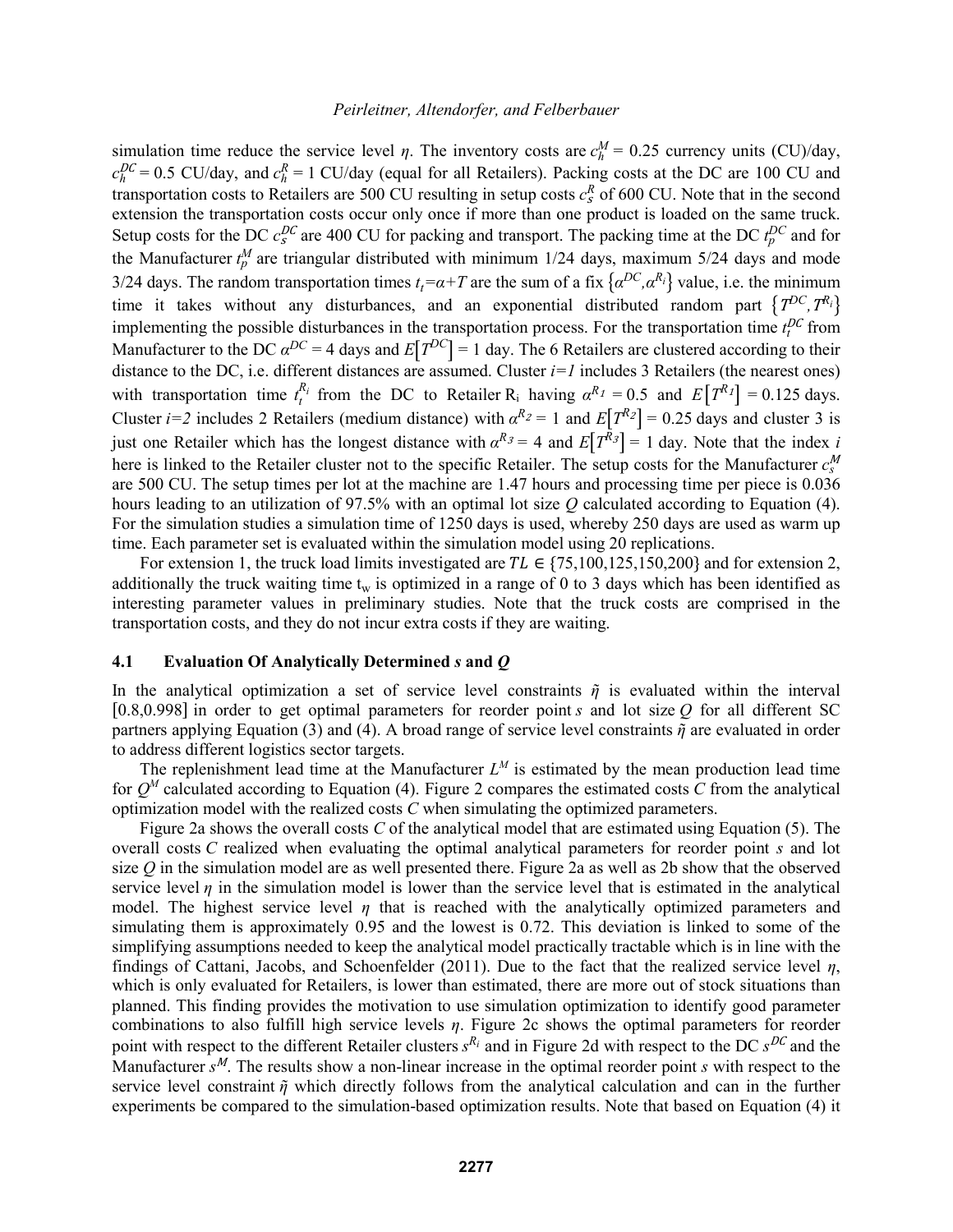is clear that lot size  $Q^{R_i}$  is equal for all Retailer clusters and for all products due to their identical demand distribution. Applying a linear regression for the simulation results of Figure 2a, the study shows that an increase of service level *η* from 90% to 95% leads to a cost increase of 3.6%. Another interesting finding from this analytical results is, that the short and medium distance Retailers have reorder point  $s^{R_1}$  =  $s^{R_2} = 0$  for estimated service levels of below  $\eta = 0.93$  and  $\eta = 0.85$ , respectively. The further simulation optimization presented in the next section will show that this low reorder points *s* are not optimal for the complex SC setting discussed.



Figure 2: Overall costs *C*, service level *η* and optimal parameters for the analytical optimization model with respect to varying service level constraints *ῆ.*

## **4.2 Simulation-Based Optimization of** *s* **and** *Q*

In the next study, the simulation-based optimization approach, as described in Section 3.2, is used for optimizing the (*s*,*Q*) policy parameters of the different SC partners. Figure 3 summarizes the results, comparing the simulation results of the analytically optimized parameters (see Section 4.1) to the simulation-based optimization results.

In detail Figure 3a shows the cost comparison of the optimal analytical parameters and the simulation-based optimization parameters. The simulation-based optimization approach leads to significantly lower costs and also service levels *η* above 0.95 can be reached. The average cost decrease between  $\eta = 0.95$  and  $\eta = 0.75$  using simulation-based optimization including the real relationships between the SC partners is 11%. A further interesting finding which is in line with previous literature is that for high service level constraints *ῆ,* overall costs *C* show a non-linear increase (see also Axsäter (2015) for similar analytical results). Figure 3b shows the optimal lot size *Q* with respect to service level *η*. Exemplary the optimal lot sizes of the DC  $Q^{DC}$  and of Retailer R<sub>3</sub>  $Q^{R_3}$  are depicted. A first interesting result here is that the optimal lot size *Q* from simulation optimization shows only a very slight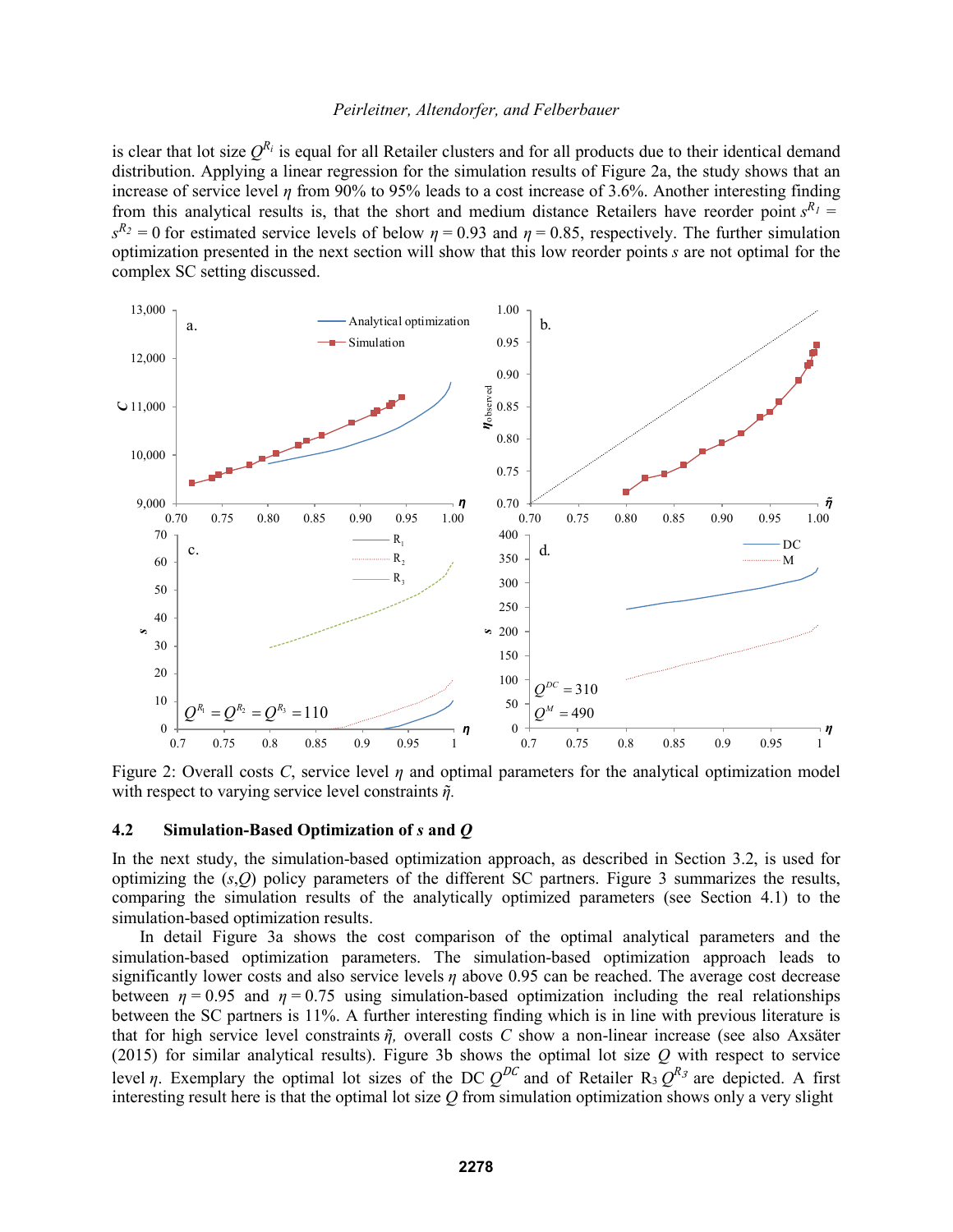*Peirleitner, Altendorfer, and Felberbauer*



Figure 3: Overall costs *C* and optimal parameter of reorder point *s* and lot size *Q* with respect to the service level *η.*

decrease over the whole range of service levels *η* for both, DC and R3. This implies that in general also a constant optimal lot size *Q*, which is found in the analytical derivation, might be a good solution. However, the specific value of the lot sizes *Q* shows that for the DC the optimal lot size  $Q^{DC}$  is twice as big as the lot size  $O^{DC}$  from the analytical model. This implies that the interrelations between the SC partners especially influence the upstream optimal parameters. Figure 3c and Figure 3d show the results of the optimal reorder point *s* with respect to the service level *η* for the DC  $s^{D\tilde{C}}$  and for Retailer R<sub>3</sub>  $s^{R_3}$ respectively. Both of these results indicate that the interrelated parameter optimization leads to rather different results in comparison to the analytical model treating all SC partners independently. An interesting result here is that a shift of inventory, i.e. reorder point *s* is higher, from the DC to the Retailer can be observed for low service levels *η*. Furthermore both reorder point *s* values show a non-linear increase when the service level *η* is near 100%. The reorder point for the Manufacturer  $s^M$  (not presented in Figure 3) is nearly zero according to the simulation-based optimization results, i.e.  $s^M \approx 0$ . This shows that the optimal solution for this SC setting is that the Manufacturer produces on a make-to-order basis, where a production order is issued when the DC states a replenishment order. The results show that in this system setting it is more cost effective to also include the production lead time of the Manufacturer in the replenishment lead time of the DC and in general to keep more stock at the Retailers to buffer against replenishment disturbances. The optimal parameters found with simulation-based optimization have only low variance and are consistent over the whole range of service levels *η*. This verifies that the simulationbased optimization applying evolutionary algorithms is well applicable for the studied SC optimization.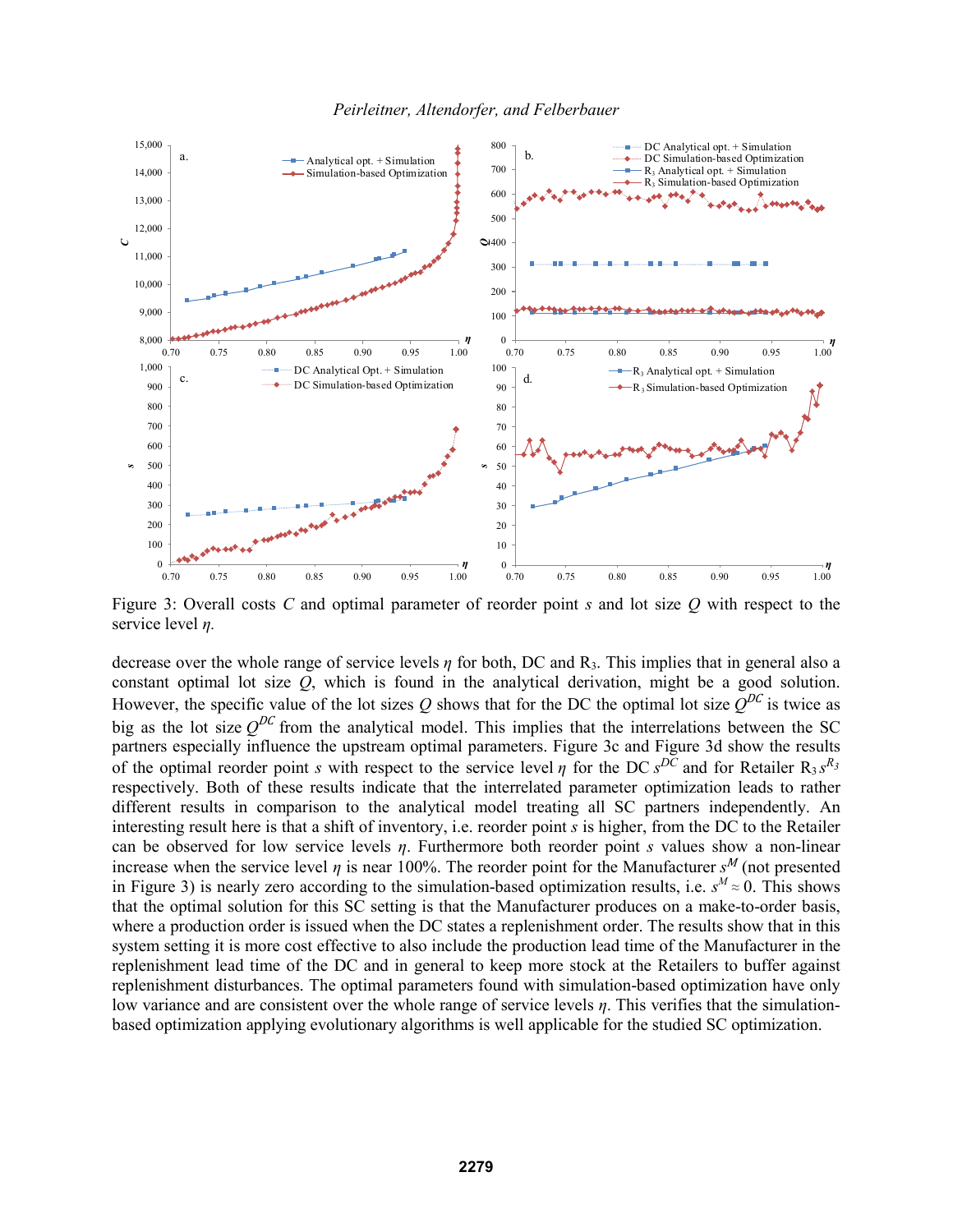## **4.3 Extension 1: Real World Effect Truck Load Limit**

Because in real SC settings the delivery to the Retailers is often performed in smaller trucks, the first extension discussed is a limit on the possible truck load from DC to the Retailers. The results shown in Figure 4a compare the overall costs *C* reached with the analytically optimized parameters and the simulation-based optimization parameters for the most restrictive case of a truck load limit  $TL = 75$  pcs.



Figure 4: Overall costs *C* with respect to the service level *η* for the real world scenario with specific truck load limits.

Comparing these results with Figure 3a shows that with this restriction the cost reduction potential of simulation-based optimization additionally increases significantly. Between  $\eta = 0.75$  and  $\eta = 0.95$  the new cost reduction potential is 23%. Figure 4b compares the truck load limits  $TL = 75$  and  $TL = 100$  pcs with the scenario without a truck load limit. It is obvious that with lower truck load limit of  $TL = 75$  pcs costs are higher, e.g. with service level  $\eta = 0.90$  overall costs *C* are 6% higher than without a truck load limit. With a truck load limit of  $TL = 100$  pcs there is nearly no cost difference to the scenario without truck load limit *TL* for high service levels *η* > 0.95. For lower service levels *η* a slight cost reduction potential can in general be observed. For the further truck load limits that were investigated (not shown in Figure 4), no significant cost changes could be observed because optimal parameters for Retailer lot size  $Q^{R_i}$ were between 110 and 150 and therefore the truck load limit is independent of this parameter. With truck load limit  $TL = 75$  and  $TL = 100$  pcs the optimal Retailer lot size  $O^{R_i}$  was always near to the truck load limit *TL*, i.e. Retailers' should order in full truck load quantities.

## **4.4 Extension 2: Real World Effect Mixed Load**

The final model extension is the scenario of a truck load limit *TL* in combination with mixed load. If the truck load limit in this scenario is below the optimal Retailer lot size  $Q^{R_i}$  (compare section 4.3) the mixed load extension does not have any effect. In this case Retailers are still ordering in lot size  $Q^{R_i}$  which is equal to the truck load limit *TL*. For truck load limits *TL* that are higher, results show a different behavior. Figure 5 depicts this behavior for a specific truck load limit of *TL* = 200 pcs. In detail Figure 5a shows the overall cost comparison of the simulation-based optimization with truck load limit  $TL = 200$  pcs (which is equal to having no truck load limit) and the scenario with mixed load opportunity and truck load limit of  $TL = 200$  pcs.

The results indicate that for a broad range of service levels  $n < 0.97$  the mixed load opportunity leads to a significant cost reduction potential, i.e.  $10\%$  between  $\eta = 0.75$  and  $\eta = 0.95$ . The cost increase for the mixed load opportunity for high service levels  $\eta$  indicates that the evolutionary algorithm has some problems there with the additional degree of freedom in the optimization. Figure 5b shows the results for reorder point *s<sup>R<sub>i</sub>*</sup> with respect to the service level *η* for the three different Retailers. Compared to the other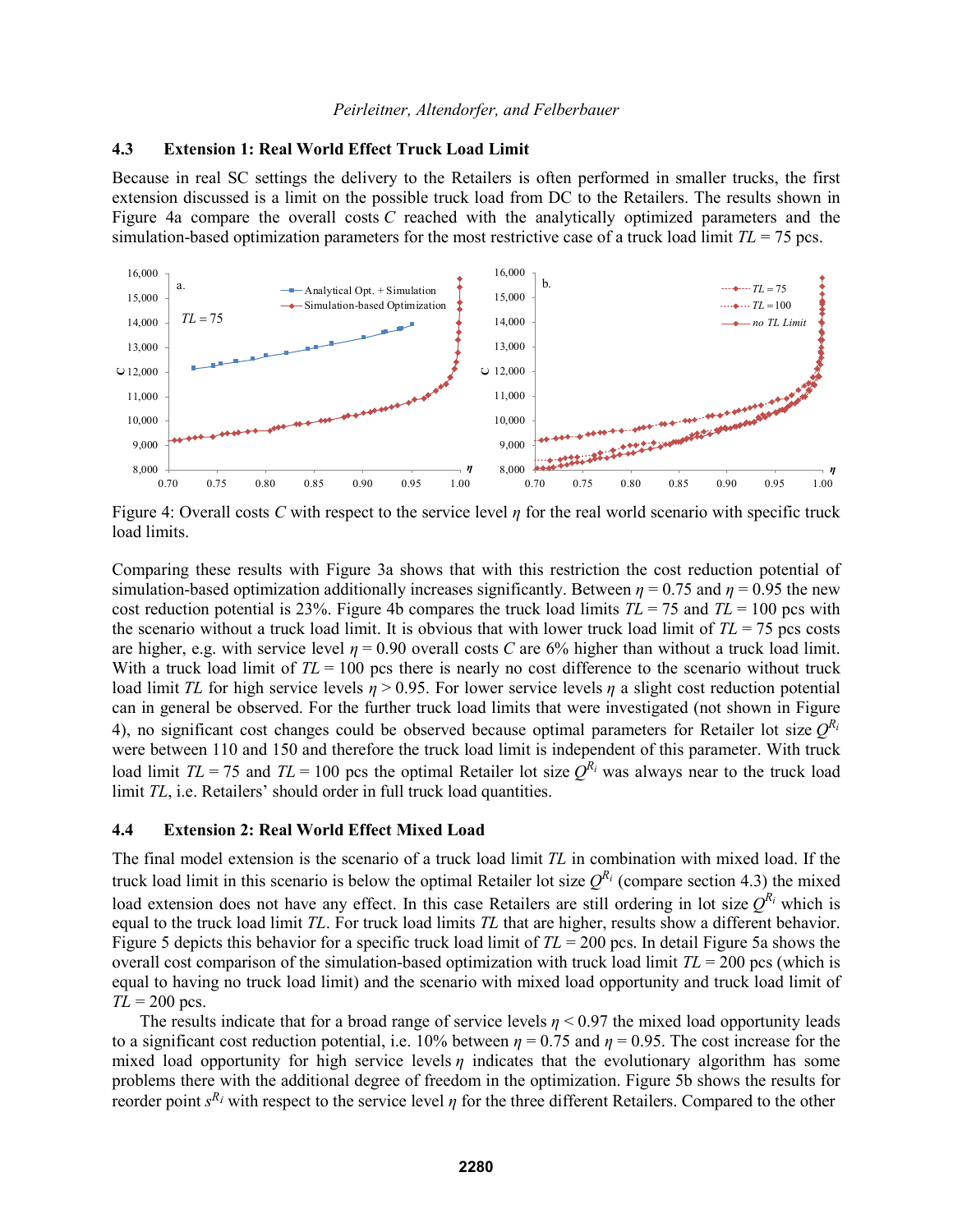*Peirleitner, Altendorfer, and Felberbauer*



Figure 5: Overall costs *C*, optimal parameters for reorder point *s*, lot size *Q* and truck waiting time  $t_w$  with respect to the service level *η* for real world scenario mixed load with truck load limit *TL* = 200.

scenarios, i.e. the basic scenario and the scenario with a truck load limit, the reorder point *s* is higher with the mixed load opportunity. This is due to the fact that the trucks are waiting a specific truck waiting time  $t_w$  before they depart which leads to an increase in replenishment lead time and additional variance in this value. The results for the optimal lot size  $Q^{R_i}$  are shown in Figure 5c with respect to the different Retailers. As in the mixed load scenario different products can be transported with the same truck to one Retailer, the results shown in Figure 5c are very interesting. The solution found with the simulation-based optimization indicates that the optimal lot size  $Q^{R_i}$  (for all products of one Retailer) is always a fraction of the truck load limit 200 pcs. Looking at Retailer R<sub>3</sub>, the optimal lot size  $Q^{R_3}$  is always 1/4 of the truck load limit. This means that a higher order rate is generated for each product and therefore lower inventory costs result. However, not each single order is transported, but up to 4 orders are shipped together which mitigates the higher ordering costs. Note that truck waiting time  $t_w$  limits the time a truck is waiting for further orders to be loaded. For Retailer  $R_2$  which has the medium distance to the DC, the optimal fraction is  $1/3$  and for Retailer R<sub>1</sub> which has the shortest longest distance to the DC, the optimal fraction is either 1/2 or the full truck load. This indicates a lower distance to the DC decreases the positive effect of the mixed load opportunity. The optimal truck waiting time  $t_w$ , which is also an optimization parameter in this study, is shown in Figure 5d. An interesting finding here is that up to a service level  $\eta$  < 0.95 the optimal truck waiting time  $t_w$  is approximately 0.6 days (note that there is one jump of the optimal truck waiting time to 0.9 days for a service level between  $0.95 \le \eta \le 0.97$ ) and for  $\eta > 0.97$  the truck waiting time  $t_w$  significantly decreases. Exactly when the truck waiting time  $t_w$  reduces, the overall costs *C* of the scenario with mixed load become slightly higher than in the scenario without mixed load. This indicates that the evolutionary algorithm gets stuck in local minimum and also shows the shortfalls of simulationbased optimization to be not able to prove the optimal solution and therefore the limits of the current study. However, in general these results support that simulation-based optimization can be applied to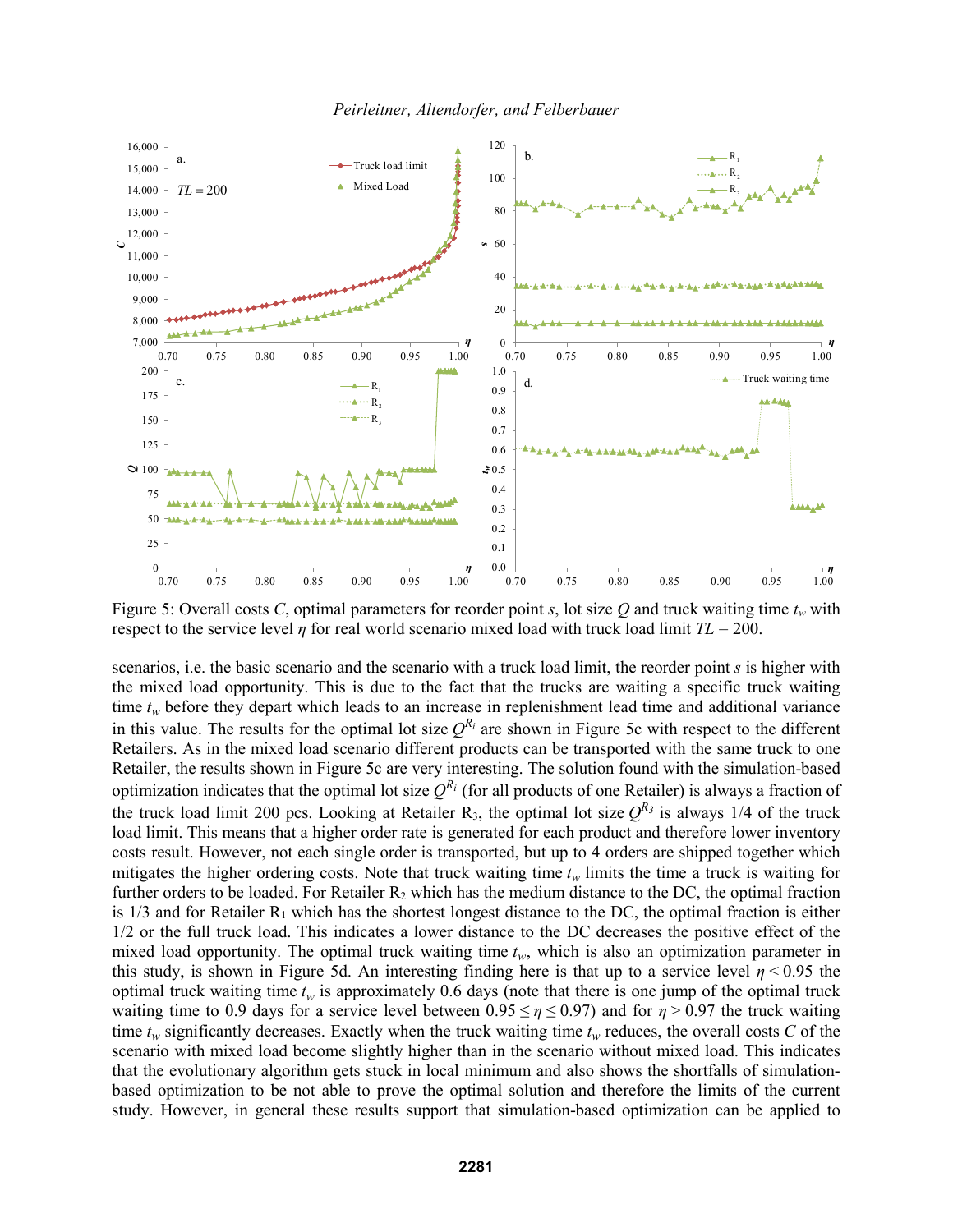identify good SC planning parameters and is able to exploit the real world transportation effects which cannot be included in analytical models.

# **5 CONCLUSION**

In this paper a multi-stage and multi-product SC is investigated. The supply chain partners involved are a Manufacturer, a Distribution Center and 6 Retailers. Each supply chain member uses an (*s*,*Q*) policy for inventory management. For determining optimal parameter settings for lot size *Q* and reorder point *s*, two different solution methods are compared. The first method is an analytical optimization model assuming a single-stage, single-product inventory system which is applied independently for all supply chain partners. Optimal parameters are identified for all partners and then re-evaluated in the dynamic and stochastic simulation model. Results show that if analytical optimal parameters are evaluated with simulation, which includes the dynamics and interdependencies between the supply chain members, lower service levels than initially predefined are achieved. The second method is a simulation-based optimization approach, where parameters are optimized with the use of a Nondominated Sorting Genetic Algorithm II (NSGA-II). The numerical results highlight the huge potential of simulation-based optimization for supply chains. Results show that considering the stochastic and dynamic effects within the supply chain lead to an average cost reduction potential of 11% for the service level interval between 0.75 and 0.95. The two real world transportation effects studied, which are truck load limit and mixed load, provide further insights into the optimization of real world multi-stage and multi-product supply chains. The truck load limit is found to constrain the optimal lot size *Q* only if it is set rather restrictive. Especially the mixed load extension, shows a high potential to reduce the single product lot sizes *Q* and combines their shipping. This reduces retailer inventory for a certain service level and therefore leads to lower supply chain costs. In further research different demand scenarios, i.e. different demand for single products, as well as the integration of real-time data for the truck waiting time of the truck could be investigated.

# **ACKNOWLEDGMENTS**

This paper was written within the project "SimGenOpt" at the "Institute for Smart Production" funded by Land Oberösterreich.

# **REFERENCES**

- Affenzeller, M., A. Beham, S. Vonolfen, E. Pitzer, S. Winkler, S. Hutterer, M. Kommenda, M. Kofler, G. Kronberger, and Wagner S. 2015. "Simulation-Based Optimization with HeuristicLab: Practical Guidelines and Real World Applications." In *Applied Simulation and Optimization: In Logistics, Industrial and Aeronautical Practice*, edited by M. M. Mota, I. F. D. L. Mota, , and D. G. Serrano: Springer International Publishing Switzerland.
- Altendorfer, K., T. Felberbauer, and H. Jodlbauer. 2016. "Effects of Forecast Errors on Optimal Utilization in Aggregate Production Planning with Stochastic Customer Demand." *International Journal of Production Research* 54 (12): 3718–35.
- Axsäter, S. 2015. *Inventory Control.* Third edition. International Series in Operations Research & Management Science volume 225. Cham, Heidelberg, NewYork, Dordrecht, London: Springer International Publishing Switzerland.
- Beham, A., E. Pitzer, S. Wagner, M. Affenzeller, K. Altendorfer, T. Felberbauer, and M. Bäck. 2012. "Integration of Flexible Interfaces in Optimization Software Frameworks for Simulation-Based Optimization." In *Proceedings of the Fourteenth International Conference on Genetic and Evolutionary Computation Conference Companion*, 125–32. GECCO Companion '12. New York: ACM.